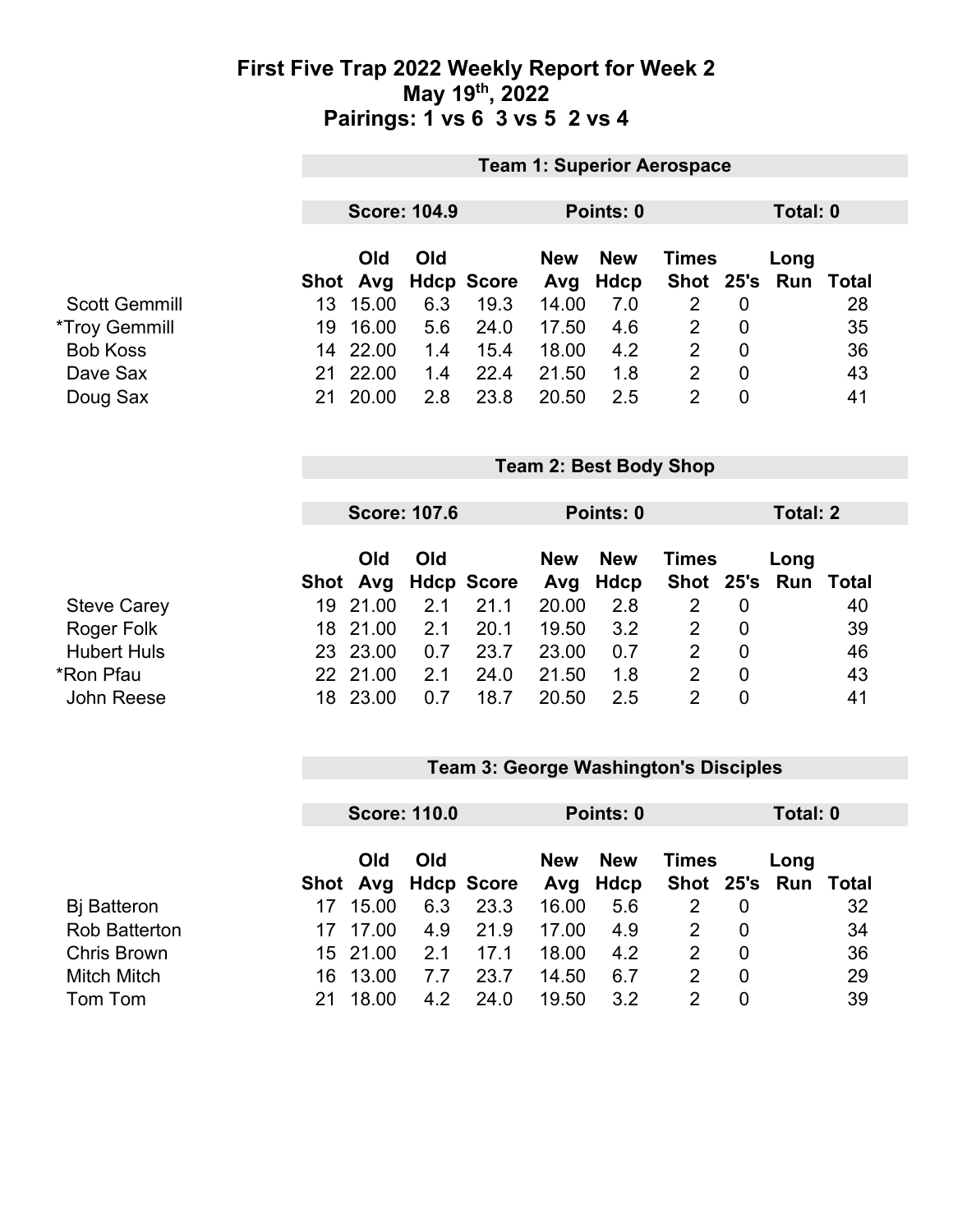### **First Five Trap 2022 Weekly Report for Week 2 May 19th, 2022 Pairings: 1 vs 6 3 vs 5 2 vs 4**

|                     | <b>Team 4: Trap Misfits</b>    |                     |     |                           |                   |                           |                      |                |                             |             |
|---------------------|--------------------------------|---------------------|-----|---------------------------|-------------------|---------------------------|----------------------|----------------|-----------------------------|-------------|
|                     |                                | <b>Score: 107.9</b> |     |                           |                   | Points: 2                 |                      |                | <b>Total: 4</b>             |             |
|                     |                                | Old<br>Shot Avg     | Old |                           | <b>New</b>        | <b>New</b><br><b>Hdcp</b> | <b>Times</b><br>Shot | 25's           | Long<br>Run Total           |             |
| *John Buesgens      |                                | 19 23.00            | 0.7 | <b>Hdcp Score</b><br>19.7 | Avg<br>21.00      | 2.1                       | $\overline{2}$       | $\mathbf 0$    |                             | 42          |
| Lori Kretzmann      |                                |                     |     |                           |                   |                           | 0                    | $\mathbf 0$    |                             | $\mathbf 0$ |
| <b>Shain Larson</b> |                                | 23 21.00            | 2.1 | 24.0                      | 22.00             | 1.4                       | $\overline{2}$       | $\mathbf 0$    |                             | 44          |
| Mark McHugh         |                                | 22 22.00            | 1.4 | 23.4                      | 22.00             | 1.4                       | $\overline{2}$       | $\mathbf 0$    |                             | 44          |
| Joe Plaisance       |                                | 12 13.00            | 7.7 | 19.7                      | 12.50             | 8.1                       | $\overline{2}$       | $\mathbf 0$    |                             | 25          |
| Mike Whitney        |                                | 19 21.00            | 2.1 | 21.1                      | 20.00             | 2.8                       | $\overline{2}$       | $\overline{0}$ |                             | 40          |
|                     |                                |                     |     |                           |                   |                           |                      |                |                             |             |
|                     | <b>Team 5: Ray and Marge's</b> |                     |     |                           |                   |                           |                      |                |                             |             |
|                     |                                | <b>Score: 115.6</b> |     |                           |                   | <b>Points: 2</b>          |                      |                | <b>Total: 4</b>             |             |
|                     |                                | Old                 | Old |                           | <b>New</b>        | <b>New</b>                | <b>Times</b>         |                | Long                        |             |
|                     |                                | Shot Avg            |     | <b>Hdcp Score</b>         | Avg               | Hdcp                      | <b>Shot</b>          | 25's           | <b>Run Total</b>            |             |
| Gene A              | 19                             | 17.00               | 4.9 | 23.9                      | 18.00             | 4.2                       | $\overline{2}$       | $\mathbf 0$    |                             | 36          |
| <b>Cliff Cliff</b>  | 19                             | 23.00               | 0.7 | 19.7                      | 21.00             | 2.1                       | $\overline{2}$       | $\overline{0}$ |                             | 42          |
| *Dale Dale          |                                | 24 24.00            | 0.0 | 24.0                      | 24.00             | 0.0                       | $\overline{2}$       | $\mathbf 0$    |                             | 48          |
| <b>Phil Phil</b>    | 25                             | 24.00               | 0.0 | 25.0                      | 24.50             | 0.0                       | $\overline{2}$       | 1              | 25                          | 49          |
| Wayne Wayne         | 16                             | 14.00               | 7.0 | 23.0                      | 15.00             | 6.3                       | $\overline{2}$       | $\overline{0}$ |                             | 30          |
|                     | Team 6: League average         |                     |     |                           |                   |                           |                      |                |                             |             |
|                     |                                |                     |     |                           |                   |                           |                      |                |                             |             |
|                     |                                | <b>Score: 109.2</b> |     |                           | Points: 2         |                           |                      |                | <b>Total: 2</b>             |             |
|                     |                                | Old<br>Shot Avg     | Old | <b>Hdcp Score</b>         | <b>New</b><br>Avg | <b>New</b><br><b>Hdcp</b> | <b>Times</b>         |                | Long<br>Shot 25's Run Total |             |

Super Shooters: Phil Phil 25

 $0 \t 0 \t 0$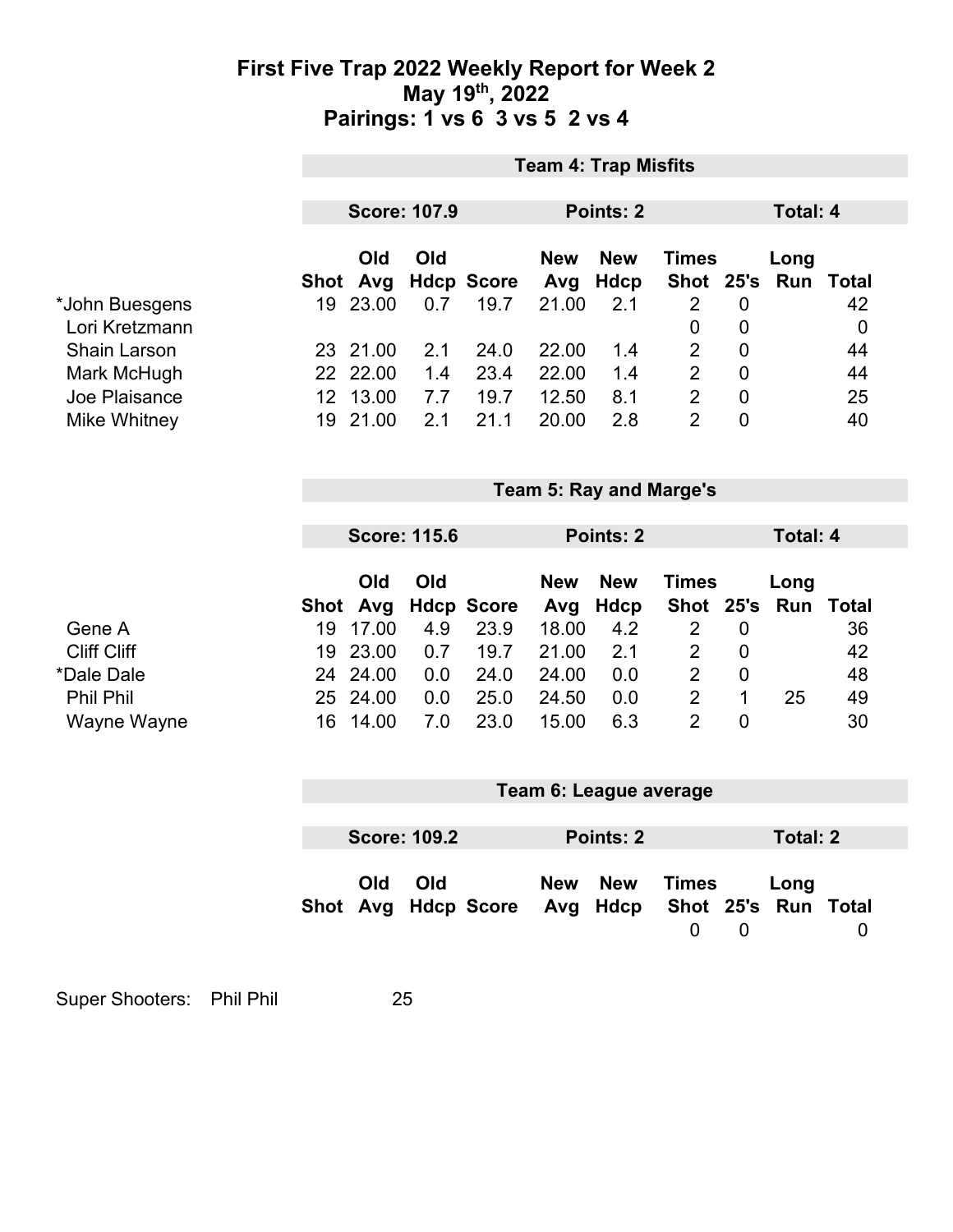## **First Five Trap 2022 Weekly Report for Week 2 May 19th, 2022 Pairings: 1 vs 6 3 vs 5 2 vs 4**

# **First Five Trap 2022 Team Standings through week 2**

| Team 5 | <b>Ray and Marge's</b>            | 4.0 |
|--------|-----------------------------------|-----|
| Team 4 | <b>Trap Misfits</b>               | 4.0 |
| Team 6 | League average                    | 2.0 |
| Team 2 | <b>Best Body Shop</b>             | 2.0 |
| Team 3 | George Washington's Disciples 0.0 |     |
| Team 1 | <b>Superior Aerospace</b>         | 0.0 |